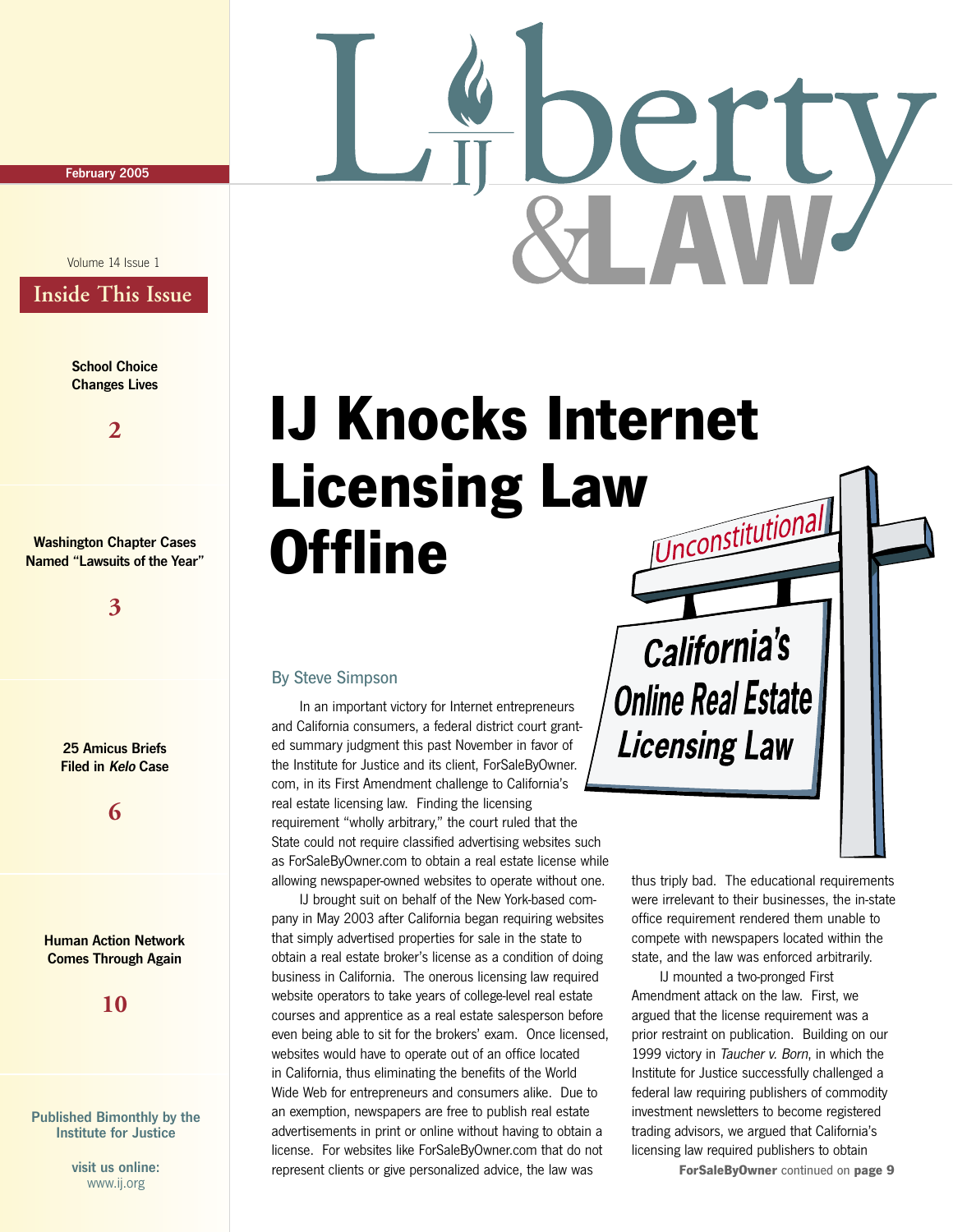

# **Proof Positive: School Choice Changes Lives**

By Lisa Knepper

This just in: school choice works.

 The latest evidence arrived in September when School Choice Wisconsin published a study by education researcher Jay P. Greene of the Manhattan Institute for Public Policy. Greene found that students in the Milwaukee Parental Choice Program graduate at much higher rates—by one measure, nearly twice the rate—than students in Milwaukee's public high schools. Choice students even fared better than their peers at Milwaukee's six academically selective public high schools. (Read the study at www.schoolchoiceinfo.org.)

 Given the vital importance of a meaningful high school diploma to every young person's life prospects and the dismal graduation rates of minorities in urban public schools this is truly outstanding news.

 Here's how some beneficiaries of that good news—our clients in the legal battle to defend school choice in Milwaukee—describe what choice means to them.

> Zakiya Courtney sent her first two children to Milwaukee Public Schools—then vowed never to do it again. So she found a way to put her younger children in Urban Day School, a private school. Urban Day ignited in Zakiya a passion for urban education reform. In the 1990s, she headed Parents for School Choice to advocate for equal educational opportunities, and today she's pursuing a doctorate in education at Cardinal Stritch University. At her urging, every one of

#### **Grandmother on an Educational Mission**



**Zakiya Courtney**, top center, is surrounded by her children and grandchildren.

her grandchildren has participated in the Milwaukee Parental Choice Program. Seven are in the program now, and Zakiya advises their educational choices and volunteers at their schools.

 Her oldest grandson, Jelani Kazmende, was in the first class of voucher students in 1990 at Urban Day. He is now a junior at Johnson C. Smith University in Charlotte, N.C.

 Zakiya's grandchildren love their schools, and she stresses the power in "being able to choose and not being stuck with whatever the public schools offer." Kurtis Blakes attended Agape Center of Academic Excellence on a voucher through the 8th grade. Now a freshman at a charter school, he returns to Agape to visit every chance he gets.

#### **Dad Makes "All the Right Choices"**

 Single father Tony Higgins was also inspired by school choice. His daughter, Chironda, began the voucher program in 1994 at Urban Day, later graduating from St. Joan Antida High School.

 Chironda is now a junior at University of Wisconsin-Parkside deciding between a degree in business or education. (Tony gives his daughters two choices: "go to college and like it, or go to college and don't like it.") After working at M&I Bank, she now works part time at a voucher school and volunteers at a Boys and Girls Club.

 His other daughter, Tanya, also attended Urban Day on a voucher, then Marva Collins

Preparatory School and now CEO Leadership Academy, a new school founded by eight African-American Milwaukee churches. But she's no longer on a voucher; now Tony can afford the tuition.

 Inspired by his daughters, Tony finished college and is pursing a master's degree. He works at the Technical Assistance & Leadership Center (TALC New Vision), a non-profit that helps community leaders create new small public and private high schools—including CEO Leadership Academy.

 "Choice has been a blessing," Tony says. "I see what can happen, and we've made great strides in Milwaukee, but a lot of kids are still stuck in bad schools. I want more kids to enjoy the opportunities my daughters have had."

 Looking back, Chironda teases her dad: "I don't know how this old guy made all the right choices, but he did."



**Tony Higgins** with his daughter, **Tanya**.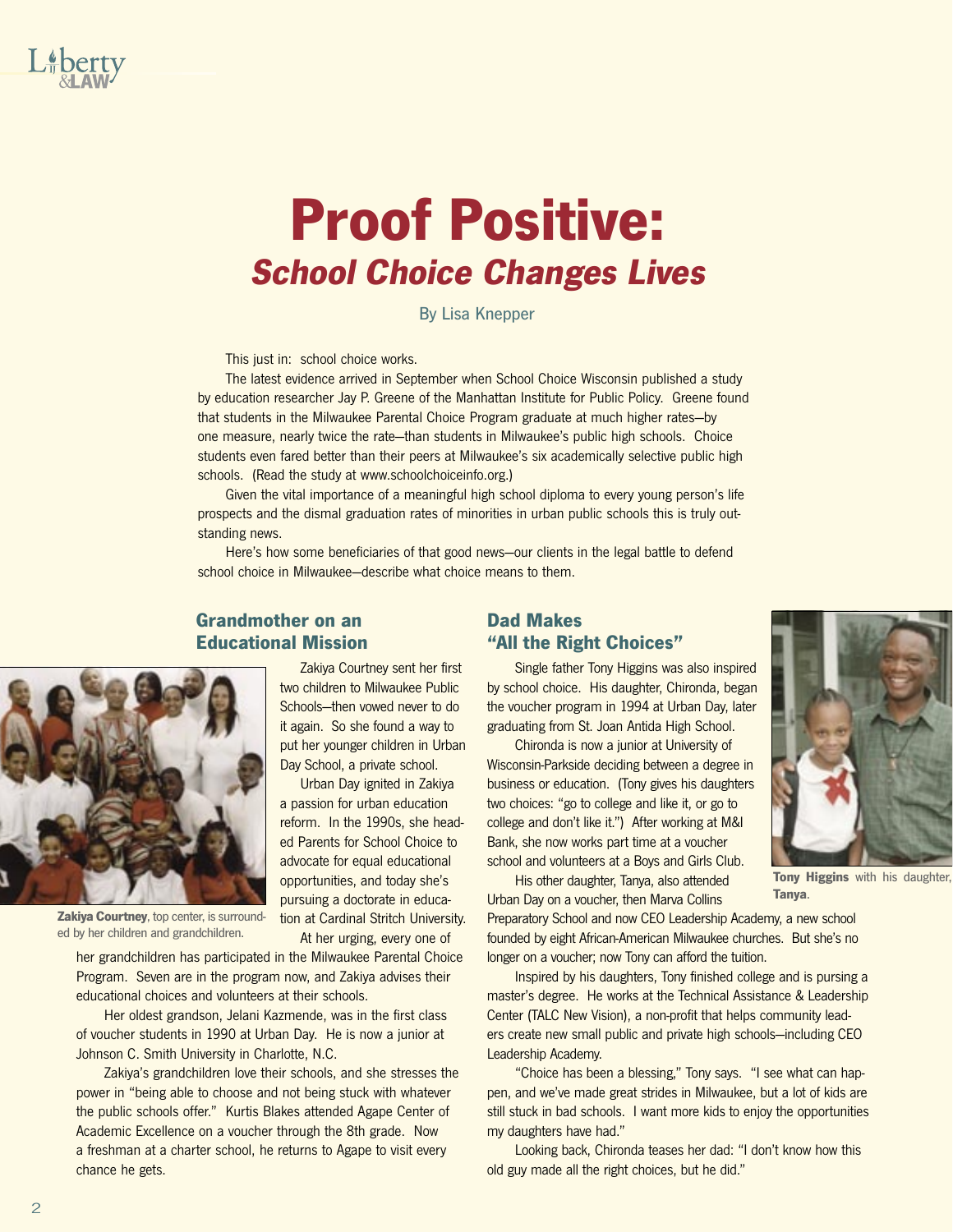

**Pilar Gomez**, helps her son, **Tomás**, get a good education through the Milwaukee voucher program.

#### **For Mom, a "Passport out of Poverty"**

 All three of Pilar Gomez's children have enjoyed school choice. Andrés began in the 3rd grade at St. Lawrence Catholic School (now Prince of Peace). The private school caught what public schools had missed, diagnosing Andrés with attention deficit disorder. Thanks to professional help and hard work, he is on the honor roll at Loyola Academy, a public high school, and will attend Milwaukee Area Technical College.

 Bianca has been in the program since 1st grade, first at St. Lawrence. Now she is an honors student at Pius XI High School, planning to attend the University of Wisconsin and become a lawyer. Tomás, a 6th grader, has attended Prince of Peace since kindergarten. An avid Iron Chef fan, he intends to study Culinary Arts at Milwaukee Area Technical College.

 "If low-income children are given a solid, quality education it's like having a validated passport out of poverty," says Pilar. "However, we live in a society where that's not a reality for every child. My children have been blessed to be a part of a program that empowers parents to choose a school that best suits the needs of their children."◆

**Lisa Knepper** is IJ's director of communications.



## **Two IJ-WA Cases Honored as "Lawsuits of the Year"**

#### By Jeanette M. Petersen

 Since opening its doors in early 2003, the Institute for Justice Washington Chapter (IJ-WA) has been working tirelessly to make a name for itself in and around the state of Washington. The December/ January 2005 issue of Washington Law & Politics has just made this job a bit easier.

 The cover of the most recent Law & Politics issue prominently features the IJ-WA's bagel case (Ballen v. City of Redmond)

and reads, "BAGELS BUSTED! The sandwich-board litigation and other lawsuits of the year." Inside, the magazine features stories of 12 prominent cases pending in Washington courts, including two IJ-WA cases—its bagel case and its African hairbraiding case, Diaw v. Washington Department of Licensing.



 The profiles of both the bagel and hairbraiding cases are witty and informative. Entitled "Bagels for Free Speech," the article discussing IJ-WA's sandwich-board litigation explains that after Dennis Ballen displayed a 3-by-2-foot sign advertising his bagel shop, Blazing Bagels, "[i]ndigestion soon followed." Although the City of Redmond informed Ballen that it bans most portable signs, it made exceptions for politics, land use and real estate advertising. As the article notes, two federal judges have ruled that Redmond's portable sign ban is unconstitutional. Despite these adverse rulings, however, the City of

Redmond has appealed the decision to the 9th U.S. Circuit Court of Appeals.

 In "Red-Tape Tangle," Law & Politics reported that IJ-WA client Benta Diaw was "[w]orried about getting busted for braiding with intent to style" when she sued the Washington Department of Licensing and the Washington State Cosmetology, Barbering, Aesthetics and Manicuring Advisory Board. Although the State is seeking to dismiss the lawsuit, IJ-WA is

> fighting the dismissal. Quoting an IJ-WA staff attorney, Law & Politics explained, "'Without the adoption of a formal rule or court ruling excluding African braiders from the cosmetology regime, braiders like to the whims of govern-

Law & Politics has been described as a local ver-described as a local mixed with The Harvard Law Review and The New

Yorker. While many lawyers in the state read the four-color glossy magazine, it also attracts an interesting blend of readers ranging from corporate CEOs to political junkies. In the past three years, it has won several awards for editorial excellence, including many first-place awards from the Society of Professional Journalists. IJ-WA was honored to have its lawsuits featured in the magazine's pages.◆

**Jeanette M. Petersen** is an IJ-WA staff attorney.



Benta remain subject ment officials . . . .'" sion of Mad magazine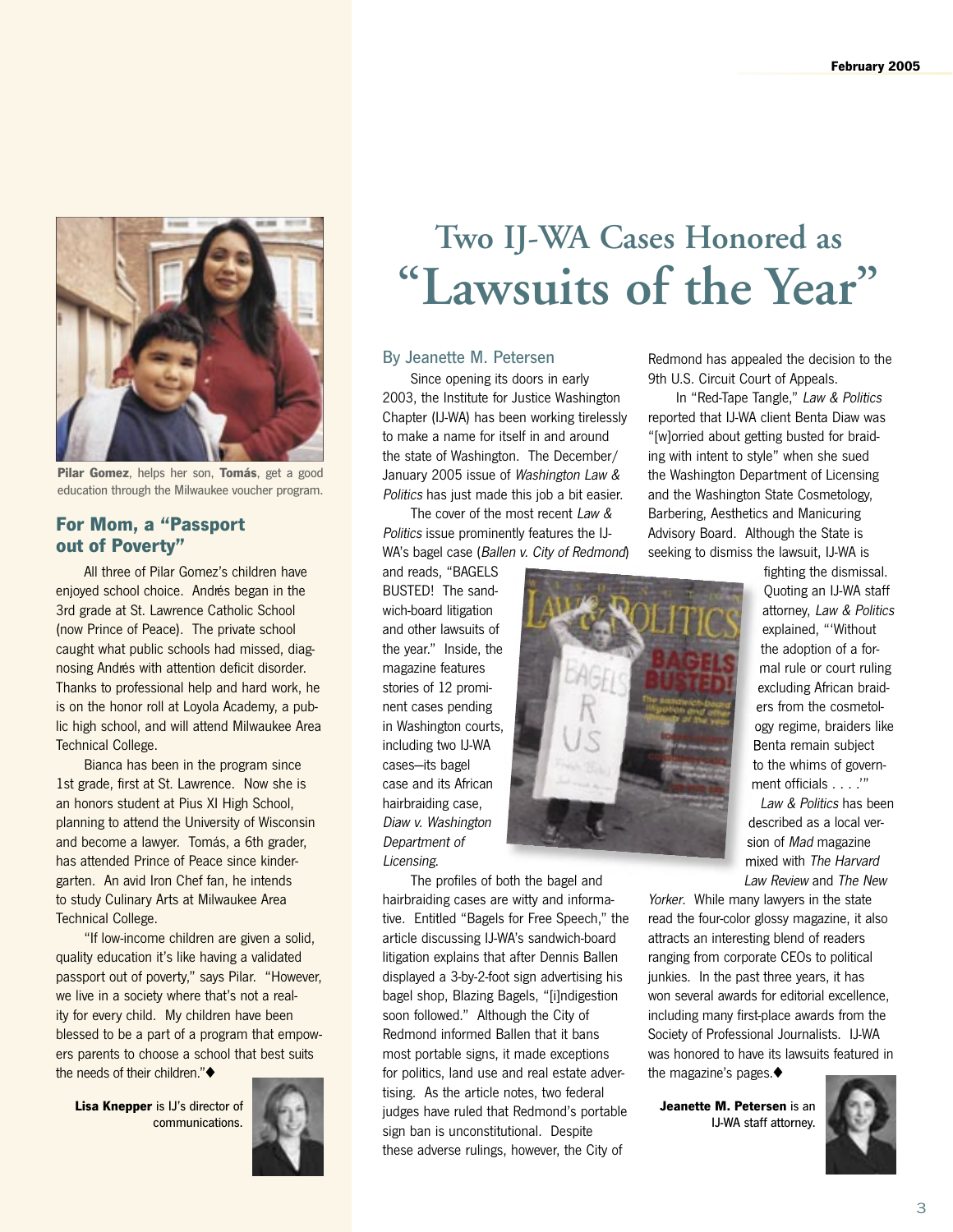



#### By John E. Kramer

 History is marked by the struggle between those who seek to create through freedom versus those who seek to control through force. It is no different with the Institute for Justice's litigation. (In case you haven't guessed by

now, the Institute for Justice is firmly on the side of the creator.)

 IJ works to restore our nation's proudest nickname—the Land of Opportunity—by representing those who seek freedom against those who would regulate others (usually to protect their financial self interest) through government force.

#### **Pruning Economic Liberty**

 Shamille Peters (featured on the back page of this newsletter) would like to create beautiful floral arrangements in Louisiana, but the State continues to dash her dreams. Five times she tried unsuccessfully to pass the subjective government-imposed licensing exam—the only such exam required in the 50 states, and which, by the way, is graded by existing florists who can keep out their competition. As many as two-thirds of the individuals who take the exam fail despite the fact that many of them, like Shamille, have vast amounts of experience creating eye-pleasing arrangements.

 Bureaucrats like Bob Odom, the seventerm Louisiana Commissioner of Agriculture

and Forestry who enforces this law, are using government threats and force to keep Peters from her pursuit of a better life. Odom admitted to a local television station, "As long as the industry in this state wants to be licensed,

**"IJ works to restore our nation's proudest nickname the Land of Opportunity—by representing those who seek freedom against those who would regulate others through government force."**



be a concern along those lines. The cartel-captured regulators in Mississippi, for example, require 3,200 classroom hours to get a license to teach hairbraiding. That would be enough to obtain all of the following licenses: emergency medical technician, paramedic, ambulance driver, law enforcement officer, firefighter, real estate appraiser and hunt-

there's a law telling me that I need to license the people, then I will give a test and license the people. And the industry has supported that here in Louisiana. And this is some Washington-based firm. Tell them come on, let's go to court in Louisiana and let's find out what Louisiana is all about."

 IJ looks forward to fighting this strong-arming of ordinary Louisianans who seek to create through freedom and to free themselves from those who control others through force.

#### **Oh, What a Tangled Wig We Weave**

 It would be understandable if African hairbraiders Benta Diaw of Seattle and Melony Armstrong of Tupelo, Miss., were tempted to pull out their hair over the frustration they've

ing education instructor and still have 600 hours of training to spare! Rather than allowing Diaw and Armstrong the freedom to create, the State instead uses force to protect existing providers from competition. IJ is working to untangle entrepreneurs nationwide from this kind of government largess.

felt as a result of government regulations. In their home states, the cosmetology cartel has convinced local legislators that consumers need to be protected from a bad hair day—not that either of these master braiders would ever

#### **Want Milk with that Bagel?**

 Sometimes government force quashes; sometimes it compels. Such are the cases when it comes to government interference with commercial speech. The IJ Washington Chapter vindicated the free speech rights of a bagel vendor in Redmond who merely wanted to tell consumers where his place of business was located when the government told him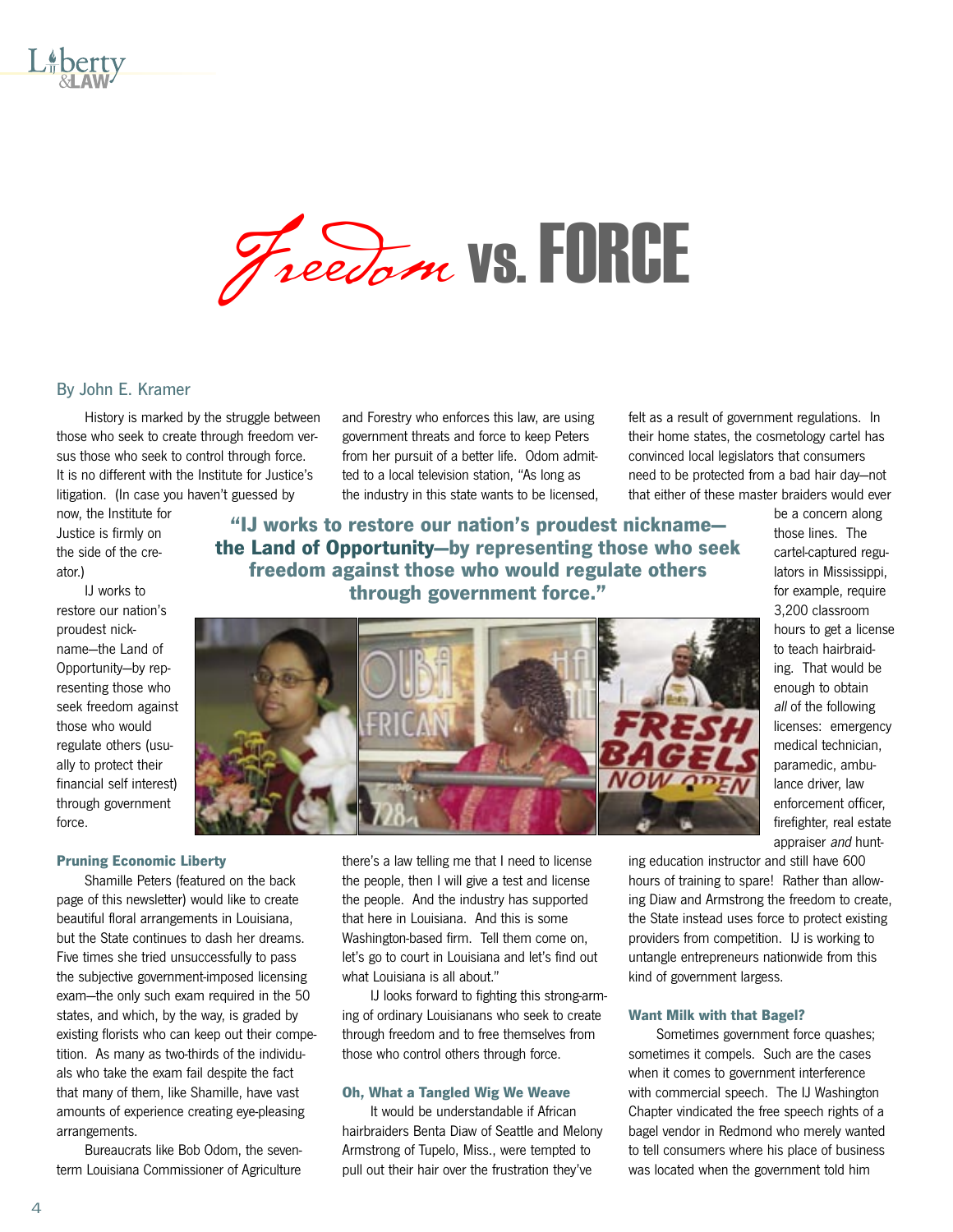he couldn't. As noted in our cover story, the Institute also recently struck down California's licensing requirement of an Internet website that advertised homes being sold by the owners; the State tried to require the site's operators to become licensed real estate brokers to provide their service when no such requirement was imposed on newspapers that offered essentially the same service. Now, California consumers can save tens of thousands of dollars selling their properties themselves rather than being forced to work with government-imposed middlemen. Finally, working to compel speech, the federal government swiped milk money from dairy farmers by forcing them to pay for those "Got Milk" ads you see all over the place. The government did this with impunity until IJ successfully struck down the program in the 3rd U.S. Circuit Court of Appeals. The government is now seeking review of the case by the U.S. Supreme Court.

#### **Give Me Land, Lots of Land**

 Even when the government supports the creation of something new, it can't help but muck it up by abusing its power. In February, the Institute for Justice will argue its case against eminent domain abuse before the U.S. Supreme Court. Here, the City of New London, Conn., is using its power to force rightful property owners off of their land so someone with more political influence and financial clout can make more money off those properties. It is the most-watched case of the current U.S. Supreme Court term and could set an important precedent to restore the notion that the freedom to own and enjoy one's land deserves more constitutional deference than the power of government to take land in the hope of some other private party creating more jobs and taxes with that property.

 Through IJ's work in court and in the court of public opinion, we will continue to free those individuals who seek nothing more from the government than to be left alone to create opportunity for themselves and for others. We will fight those who seek to impose by government force their grand vision of how the world should be.◆

> **John E. Kramer** is IJ's vice president for communications.



## **2004 Election Cycle Demonstrated Dirty Secret Behind "Clean Elections Act"**

#### By Jennifer Barnett

In January 2004, IJ-AZ filed a lawsuit to expose the dirty secret underlying Arizona's scheme of financing political campaigns with taxpayers' money, the so-called "Clean Elections Act." While our litigation continues, the 2004 election demonstrated exactly the chilling effect we warned about.

 When an independent organization makes an expenditure on behalf of a privately funded candidate or in opposition to a taxpayer-funded candidate, the government doles out money to the taxpayer-funded candidate in a dollar-for-dollar matching plan—that amounted to more than \$19 million since 2000, the system's first year. This system chills speech and punishes—with taxpayer money—independent political organizations and privately funded candidates for their political speech.

 Two examples of chilled speech in this last election cycle stand out. Mainstream Arizona, an independent organization, sent out mailers regarding the voting records of nine incumbent legislators. The mailers triggered the matching funds provision, and the nine legislators, all taxpayer-funded candidates, received matching funds to counter the mailers. Mainstream thereafter chose not to make any further political speech so that it could avoid triggering the matching funds and thus aid the very candidates Mainstream hoped would be defeated.

 Similarly, the Arizona Democratic Party sent out mailers in October to

highlight the voting records of Republican candidates. The Citizens Clean Election Commission determined that the mailers went beyond "merely reporting voting records" to advocating against the candidates. It then awarded matching funds to the Republican candidates. The result for the Arizona Democratic Party? A decision to avoid future mailers seeking to educate the voting public that might trigger the matching funds provision.

 The Act thus had the direct effect of chilling political speech in the 2004 election cycle. If it remains in force, Arizonans can only anticipate more chilled speech resulting in less information available to educate voters.

 Even more dangerous are the national implications as other states consider following Arizona's example. Maine already has such a system in place, while New Jersey, New Mexico, North Carolina and Vermont have limited versions in place. Advocates are mobilizing to pass similar laws in California, Connecticut, Hawaii, Minnesota, Massachusetts, Washington and West Virginia.

 The Institute for Justice Arizona Chapter will continue its litigation to vindicate Arizonans' right to political free speech and demonstrate that the misguided national trend should likewise be stopped.◆

> **Jennifer Barnett** is an IJ-AZ staff attorney.

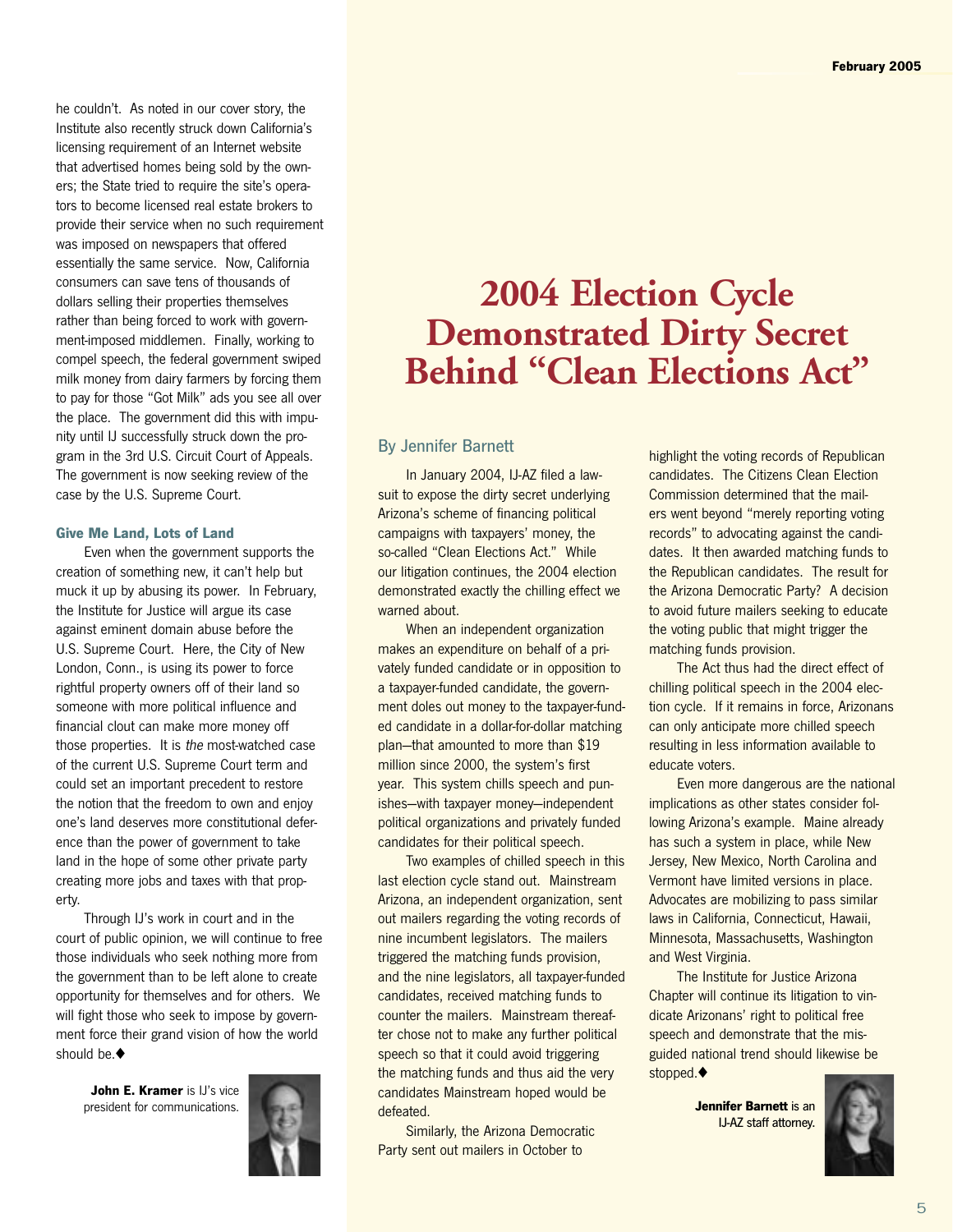

# $\sum_{\text{25 Amicus Briefs Filed at Su}}$ The  $\sum$   $\sum$  Best Friends

#### By Chip Mellor

 We would like to thank the diverse array of individuals and organizations that filed 25 amicus curiae (or "friend of the court") briefs in Kelo v. New London. Each brief, in its own way, helps to underscore the tragic consequences and dire implications of eminent domain abuse. The following are just a few highlights to provide a glimpse of the outstanding contributions made by all of the briefs.

**Jane Jacobs**, grand dame of new urbanism and author of The Death and Life of Great American Cities, submitted a brief that stated, "The costs of development takings are disproportionately inflicted on poor and minority communities, because these groups are disadvantaged in the political process, especially relative to the powerful corporate and private interests that benefit from economic development condemnations." Jacobs underscored to the Court her argument in Death and Life that the replacement of diverse neighborhoods with counterfeit development projects "destroys neighborhoods where constructive and improving communities exist and where the situation calls for encouragement rather than destruction." She added, "people who get marked with the planners' hex signs are pushed about, expropriated, and uprooted much as if they were the subjects of a conquering power. Thousands upon thousands of small businesses are destroyed. . . . Whole communities are torn apart and sown to the winds with a reaping of cynicism, resentment and despair that must be seen to be believed."

 The **National Association for the Advancement of Colored People** (the



Download copies of more than two dozen amicus briefs in support of the New London, Conn., homeowners in Kelo v. City of New London at **www.ij.org/kelo**.

nation's oldest civil rights organization), **AARP** (the nonpartisan group whose 35 million members address the needs and interests of older Americans) and the **Southern Christian Leadership Conference** (founded by Dr. Martin Luther King, Jr.) joined with other organizations to roundly criticize the practice of eminent domain abuse that they demonstrate "has and will continue to fall disproportionately upon racial and

ethnic minorities, the elderly, and the economically disadvantaged."

 University of Chicago Law School professor **Richard Epstein**, one of the nation's leading property scholars, co-authored a brief on behalf of the **Cato Institute**. Among other points, Epstein criticized flimsy justifications given by legislators and developers for eminent domain use. Epstein points out that "governments can simply gin up pro forma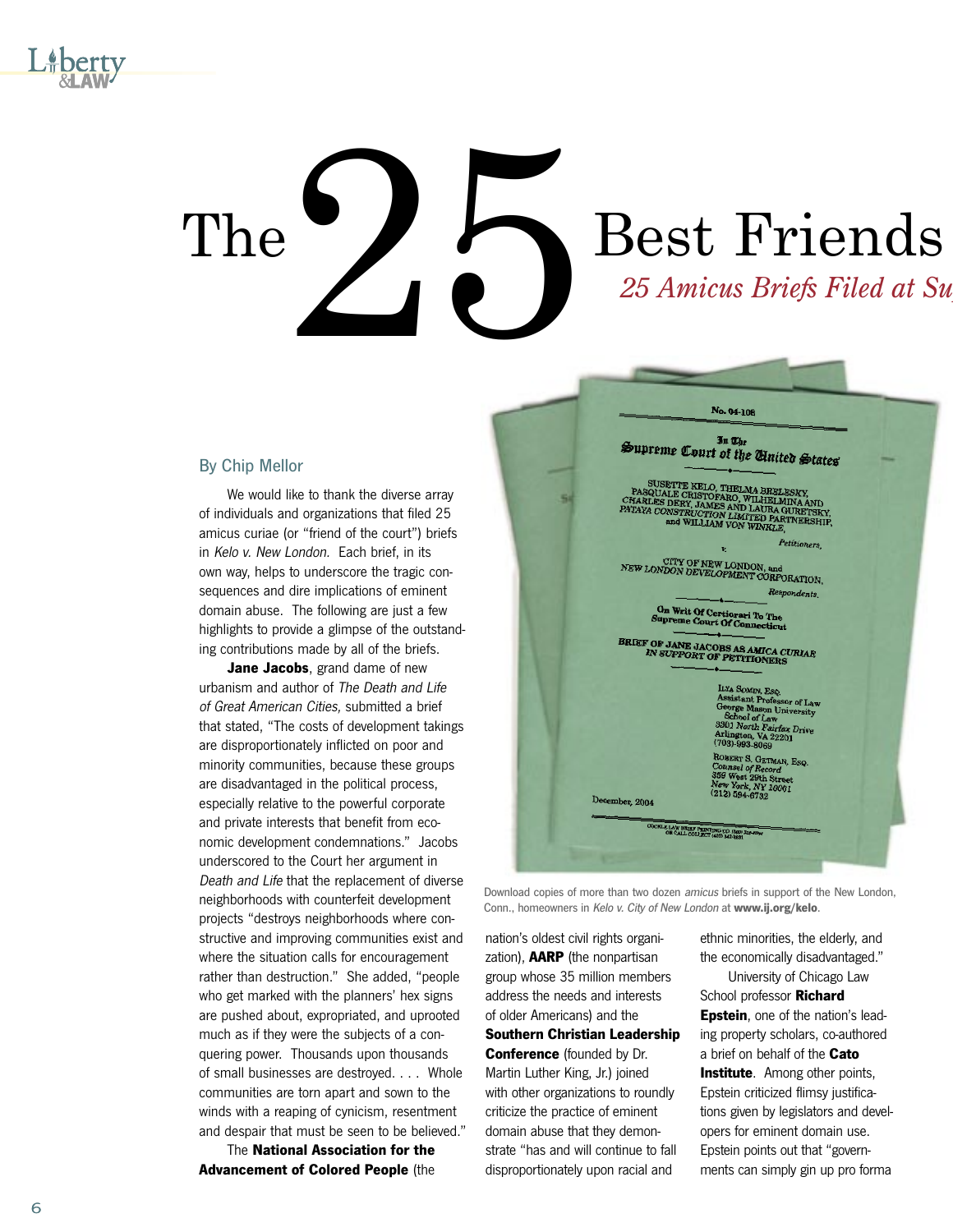# *25 Amicus Briefs Filed at Supreme Court In IJ's* Kelo *Case* of Property Rights

findings that some benefits are expected from the project in question. Indeed, that's exactly what happened in this case."

 The **American Farm Bureau** and the **Farm Bureau Federations** of 18 states and one county warned the Court that "[j]udicial review of whether property is being taken for public use must be real review" because "deference to legislative decision-making that is so abject as to accept at face value whatever justification a municipality puts forth is no judicial review at all. It is the antithesis." Too often, the Farm Bureau warned, eminent domain is not used for a truly "public use" but instead for "speculative real estate ventures."

 The **Becket Fund for Religious Liberty** reminded the Court in its brief that if "economic development"—the creation of jobs and taxes can be a justification for taking private property by the government, then religious institutions will be put at great risk. The Becket brief stated, "Religious institutions will always be targets for eminent domain actions under a scheme that disfavors non-profit, tax-exempt property owners and replaces them with for-profit, tax-generating businesses. Such a result is particularly ironic, because religious institutions are generally exempted from taxes precisely because they are deemed to be 'beneficial and stabilizing influences in community life.'" The brief states that affirming the Connecticut Supreme Court's decision that permitted the taking would "declare open season on the taking of religious institutions of all faiths and functions."

 Former mayor of Milwaukee and current President of the Congress for New Urbanism **John Norquist** also filed a brief in favor of the homeowners. As a former public official, Norquist assured the Court that "prohibiting the exercise of eminent domain for purely economic development purposes will not prevent redevelopment, given the array of other incentives

available to government authorities interested in stimulating economic development."

 More than a dozen prominent law professors who teach and write on property and land use issues asked the Court to apply a greater level of judicial scrutiny in deciding eminent domain cases for private development purposes. The brief, authored by Notre Dame Law School associate professor **Nicole Garnett** and William S. Richardson School of Law professor **David Callies**, warned that "under current federal standards, courts could approve virtually every exercise of eminent domain."

 The **National Association of Home Builders**, whose 215,000 members constructed more than 1.77 million new housing units in 2004, and the **National Association of Realtors**, with more than one million members, recognized in their brief "that housing will almost never afford a community with the economic development benefits that a commercial application will. If economic development as a sole justification for public use is decided using a rational basis test with deference to local legislative bodies, then the door is left open for local governments to abuse their eminent domain powers."

 All of the amicus briefs are available on our website, including the great work by old friends like **Pacific Legal Foundation**, **Reason Foundation**, **Claremont Institute Center for Constitutional Jurisprudence**, **New England Legal Foundation**, **Mountain States Legal Foundation**, the **Property Rights Foundation**  and a host of state think tanks.

 On behalf of the property owners of New London and across the nation, we say a heartfelt thanks to all who so tirelessly

came to their aid at this crucial time.◆

**Chip Mellor** is IJ's president and general counsel.



## **Amicus Briefs Filed In Support Of Petitioners In New London**

#### Urban Sociologist Jane Jacobs

NAACP, AARP, Hispanic Alliance of Atlantic Co., Inc., Citizens In Action, Cramer Hill Resident Association, Inc., and the SCLC

American Farm Bureau Federation, and the Farm Bureau Federations of the following: California, Connecticut, Florida, Indiana, Iowa, Kansas, Louisiana, Michigan, New Haven County, New Jersey, New York, North Carolina, Ohio, Oklahoma, Pennsylvania, Rhode Island, Texas, Utah, and Virginia

National Association of Homebuilders and National Association of Realtors

John Norquist, President, Congress for New Urbanism Becket Fund for Religious Liberty

13 Noted Property Law Professors: Professors David L. Callies, James T. Ely, Paula A. Franzese, Nicole Stelle Garnett, James E. Krier, Daniel R. Mandelker, John Copeland Nagle, John Nolon, J.B. Ruhl, Shelley Ross Saxer, A. Dan Tarlock, Laura Underkuffler and Edward F. Ziegler

Property Rights Foundation of America

Richard Epstein and the Cato Institute

Better Government Association, Citizen Advocacy Center, DKT Liberty Project, National Institute for Urban Entrepreneurship, and Office of the Community Lawyer

Claremont Institute Center for Constitutional Jurisprudence

Pacific Legal Foundation with Mary Bugryn Dudko, Frank Bugryn, Jr., Michael J. Dudko, Harry Pappas, Curtis Blanc, and Center for Individual Freedom

Goldwater Institute, Bluegrass Institute for Public Policy Solutions, Center of the American Experiment, Commonwealth Foundation for Public Policy Alternatives, Ethan Allen Institute, Evergreen Freedom Foundation, Georgia Public Policy Foundation, Mackinac Center for Public Policy and National Taxpayers Union

Cascade Policy Institute, American Association of Small Property Owners, Grassroot Institute of Hawaii, James Madison Institute, John Locke Foundation, Illinois Policy Institute, Indiana Policy Review Foundation, Oregonians In Action Legal Center, Pioneer Institute, Sutherland Institute, and Tennessee Center for Policy Research

#### Reason Foundation

New London Landmarks, Inc., Coalition to Save Fort Trumbull, and New England Legal Foundation

Develop Don't Destroy (Brooklyn), Inc., and The West Harlem Business Group

America's Future Inc. and Somerset Transmission & Repair Center

#### King Ranch, Inc.

Laura B. Kohr and Leon P. Haller, Esquire, Trustee, Owners of Lauxmont Farms

Mountain States Legal Foundation and Defenders of Property Rights

New London R.R. Co., Inc.

Robert Nigel Richards, Charles William Coupe, Joan Elizabeth Coupe, and Joan Coupe Tidewater Libertarian Party

Rutherford Institute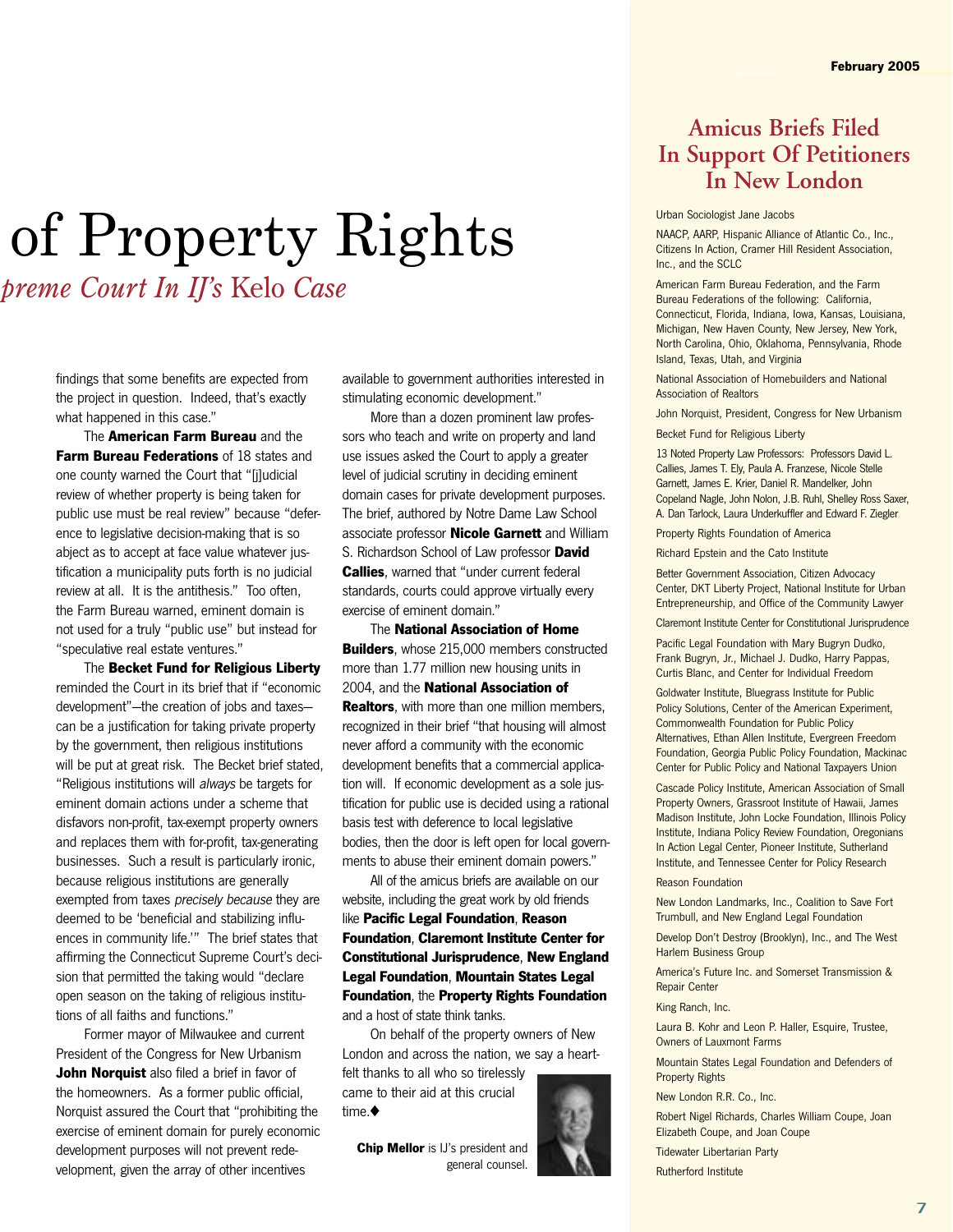

IJ's Strategic Litigation Counsel **Clint Bolick** and client **Juanita Swedenburg** answer questions from the media following IJ's argument before the U.S. Supreme Court.

# *Courting Freedom for Vintners*

#### By Steve Simpson

After years of litigation, Institute for Justice clients Juanita Swedenburg and David Lucas finally had their day in court. On December 7, 2004, IJ presented its case to the U.S. Supreme Court on behalf of the awardwinning vintners in Swedenburg v. Kelly. The constitutional issue in question was whether the States' power to regulate alcohol under the 21st Amendment permits them to discriminate against out-of-state wineries by

allowing only in-state wineries to ship directly to consumers. The basic moral issues were those of fundamental fairness and equal treatment under law.

 Clint Bolick, IJ's strategic litigation counsel, who divided argument with former Stanford Law School dean Kathleen Sullivan representing

the Michigan wineries and consumers, captured the essence of the case succinctly in his opening remarks: "For 124 years, as State power over alcohol has ebbed and flowed, one principle has remained virtually constant: that States may regulate alcohol by one set of rules, not by two. New York and Michigan consigned out-of-state wine, and only out-of-state wine, to the three tier system, foreclosing the market to thousands of small, family-run wineries and their customers for the benefit of a liquor distributor oligopoly. Discrimination is the core concern of the Commerce Clause, and it sends a powerful signal that the State is engaged, not in legitimate regulation, but in economic protectionism."

 While the Justices vigorously questioned both sides, they seemed particularly skeptical of the States' claim that section two of the 21st Amendment abolished the principle of non-discrimination on which the Commerce Clause was based, allowing the States to engage in blatant protectionism. They also seemed dubious that the States need to discriminate against outof-state wineries—by, for instance, requiring an in-state warehouse and business office as a condition of doing business there—in order to regulate wine effectively.

Summing up, Clint once again crystallized the

*"Only one group was there because of what they believed in, not what they were being paid for, that's the Institute for Justice. And it showed."*

> –Lew Parker, Virginia vintner *Loudon (VA) Times-Mirror*

issue before the Court: "Our clients cannot compete with the liquor distributors in the political marketplace. They can, however, compete in the economic marketplace. The Commerce Clause protects that right, that level playing field. The

21st Amendment was never intended to take it away."

 It is always difficult to predict the outcome of a U.S. Supreme Court case based on oral argument, but we think Linda Greenhouse's article in The New York Times described very well the feeling in the courtroom when the argument was over. She wrote, "If the Supreme Court argument Tuesday on interstate wine sales proves to be a reliable roadmap to the eventual decision, consumers who want to order wine directly from out-of-state wineries will soon be able to do so with the court's blessing."

We certainly hope she is right.◆

**Steve Simpson** is an IJ senior attorney.

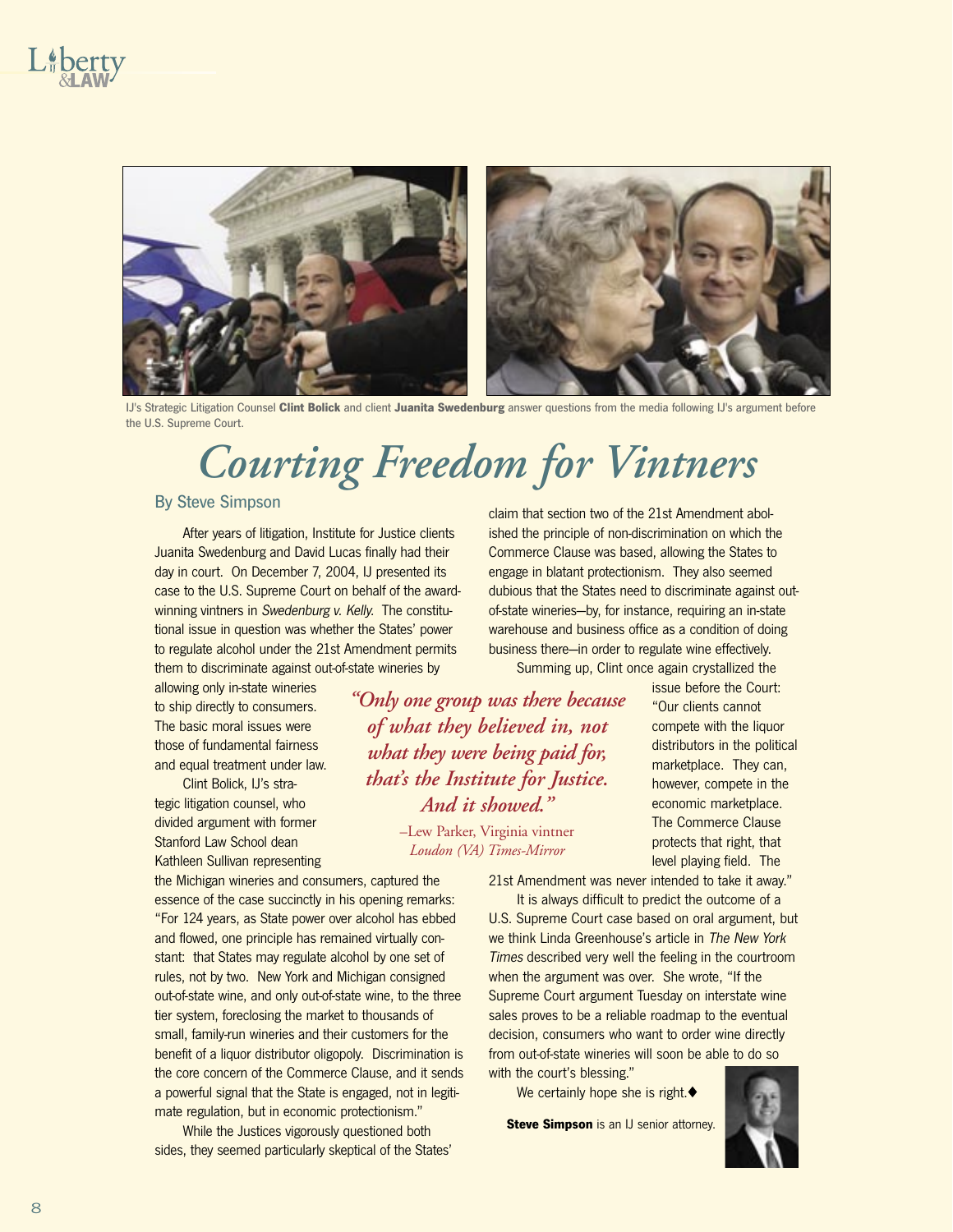

IJ clients and entrepreneurs, **Colby Sambrotto** and **Damon Giglio**, founders of ForSaleByOwner.com, a New York internet advertising and information service, are now free to publish without strict government licensing regulations.

## **IJ Victory Improves Protection for Commercial Speech**

the government's permission in order to publish. The U.S. Supreme Court has stated in a number of cases that while the government can license professionals who represent clients and provide personalized advice, it may not require a license for those who simply publish general advice or information. Unfortunately, the line between professional advice and general information is often murky, especially in the Internet age, so the Institute for Justice is trying to shore up this important protection for free speech.

 Second, IJ argued that the State may not discriminate against certain speakers based on the content of their message or the media they use to publish it. California's licensing scheme singled out independently owned real estate websites for licensure, but did not require a license for newspaper-owned websites or for anyone who published classified advertising for goods or property other than real estate. As the U.S. Supreme Court has recognized, government favoritism of certain speakers over others raises the specter of censorship. Indeed, in defending its laws, the State contended that newspapers should be permitted to publish without a license because they are more trustworthy than inde-

**ForSaleByOwner** continued from **page 1** pendently owned websites, and even went as far as to characterize some of the information ForSaleByOwner.com published—the notion that individuals can buy and sell homes without using a broker, for instance—as "harmful" to consumers. This was censorship, pure and simple.

> Although the court denied our prior restraint claim—reasoning, incorrectly in our view, that the licensing law on its face concerned conduct rather than speech—it agreed with us that the State could not require a license for websites while exempting newspapers. Calling the State's attempt to justify this distinction "totally unpersuasive," the court stated: "[T]here appears to be no justification whatsoever for any distinction between the two mediums. Even if a distinction was warranted in 1959, when the [newspaper exemption was passed], that does not mean that the same rationale for exempting newspapers remains viable in 2004, given the vast advances in technology that have occurred in the meantime."

 Significantly, in coming to this conclusion, the court rejected the State's argument that ForSaleByOwner.com published only commercial speech, which would have justified lesser protections for the website under the First

Amendment. As noted, the court based its conclusion in part on the reasoning in Taucher v. Born, IJ's previous First Amendment victory on behalf of publishers, demonstrating that IJ's strategy of building on its victories works.

 The State of California opted not to appeal so now ForSaleByOwner.com is free to provide its valuable service to property owners across California, and homeowners can save lots of money by selling their homes themselves rather than being forced to work with a realtor or broker.

 The Institute for Justice's victory in the ForSaleByOwner.com case is an important one for free speech and for e-commerce. The efforts of Internet entrepreneurs can too easily be stifled by ham-handed regulators or, worse, laws that attempt to protect local businesses from national competition. The victory is another step in IJ's efforts to ensure that e-commerce is not smothered before it has a chance to flourish. It won't be our last  $\triangle$ 

> **Steve Simpson** is an IJ senior attorney.

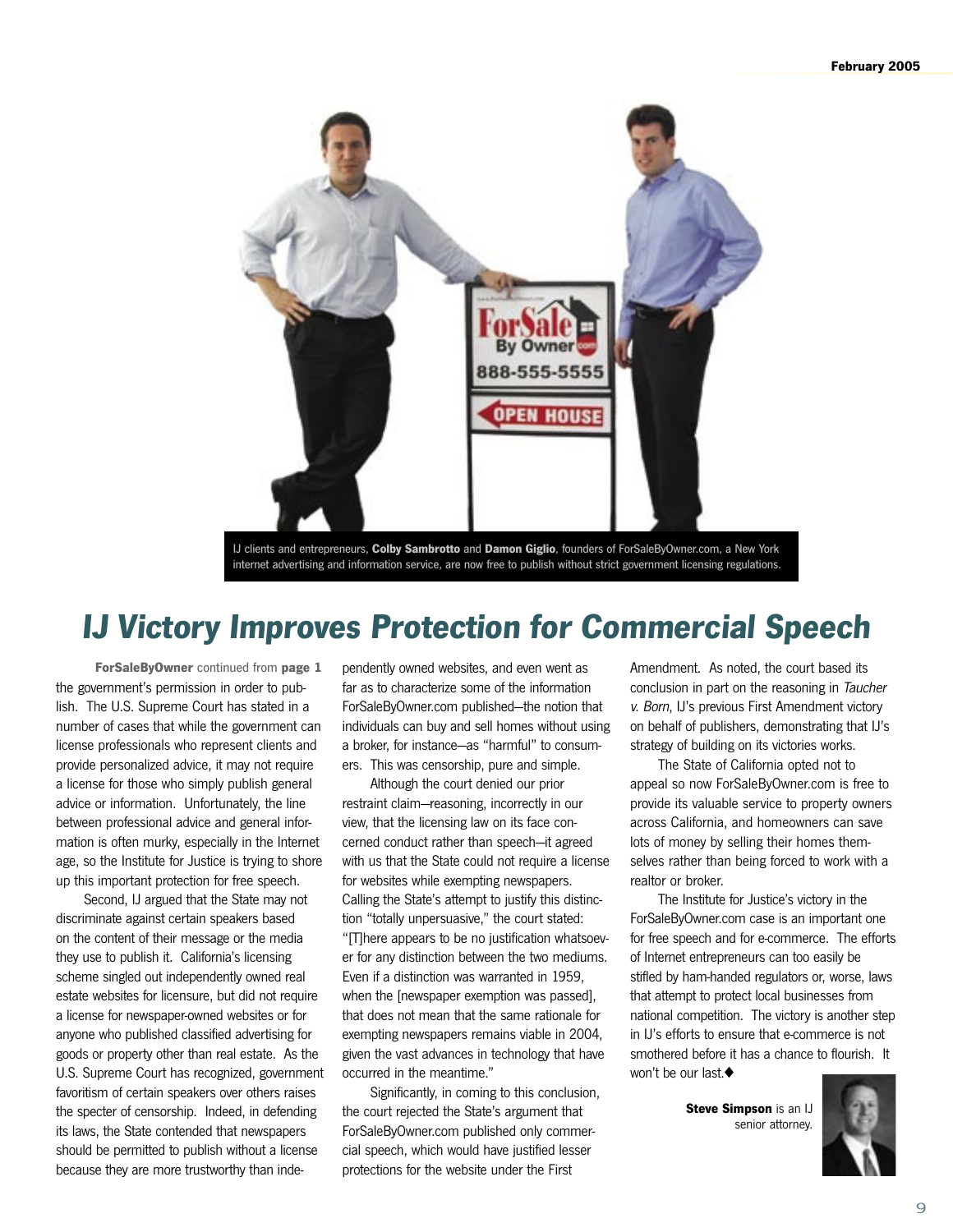# **Hail to the Human Action Network**

#### By Chip Mellor

 Who ever thought IJ could change the world with such a small group of lawyers? We did.

 But thanks to the Institute's Human Action Network—the graduates of our training programs for law students, undergrads and practicing attorneys—we don't have to do it alone. Our success in the past year and cases fought in the U.S. Supreme Court have been born from a partnership with our many friends in the freedom movement and IJ's active pro bono network.

 From the outset, we believed that equipping others with the tools to practice IJ-style public interest law was essential to securing the transformation of American jurisprudence. That's why in the summer of 1992 we convened our first summer law

 Just a few summers later, our "army" of HAN members now tops 700 and is increasing every year.

 Many HAN members have already achieved extraordinary professional success as lawyers, professors, law clerks, and, yes, even in government. A growing number are making time to bring IJ-style lawsuits, help with IJ's cases, and write articles and organize events furthering IJ's mission.

 From Robin Brooks-Rigolosi's recent victory for free speech in New York, Michael D. Dean's work defending 4th Amendment rights in Wisconsin, and Heath Weisberg's battle against eminent domain abuse in New York City to the many HAN members (see sidebar) who have helped with amicus briefs, legal research, and grassroots support, their efforts demonstrate that talent plus a passion for

### **"From the outset, we believed that equipping others with the tools to practice IJ-style public interest law was essential to securing the transformation of American jurisprudence."**

student conference at Georgetown University, a tradition that continues today.

 Every year since then a new class of advocates for liberty has graduated from our seminars and become part of our Human Action Network. And every year we have been inspired by the passion and talent of our students. As one journalist who studied our model noted years ago, "With money, media contacts, a heartfelt ideology and long-term strategy, [IJ is] poised to remain in the spotlight. . . . And they are building their army. They currently conduct an annual training session for . . . law students and lawyers on their litigation and public relations tactics."

liberty—properly channeled—can make a real impact.

 That's exactly what we envisioned 13 years ago when we launched the Institute for Justice, and it is even more true today as we embark on a year of U.S. and state supreme court battles, new cases and the continued fight for freedom.

 To all our fellow litigators for liberty, in our HAN network and beyond, we offer a sincere thank you and look forward to many more battles fought together.◆

**Chip Mellor** is IJ's president and general counsel.

## **Thank You, HAN Members!**

#### **Thank you to those who helped on recent projects:**

•Adam Mossoff, law professor at Michigan State College of Law, co-authored an amicus brief and op-eds written on IJ's wine case

•Rachel Clark at Gibson, Dunn & Crutcher drafted amicus briefs for IJ's Oklahoma casket case and a recent eminent domain case

#### **We also want to offer a special word of thanks to all those who helped with our Kelo v. New London efforts to end eminent domain abuse:**

•Dan Muino worked on the Reason Foundation amicus brief

•Tim Sandefur authored amicus briefs on behalf of Pacific Legal Foundation in both the Kelo case and in IJ's Oklahoma casket case

•Mark Brnovich of the Goldwater Institute coordinated and drafted an amicus brief for various State Policy Network groups and authored an amicus brief in IJ's wine case

•Jim Huffman of Cascade Policy Institute authored an amicus brief

•Chris Bartolomucci and David Michnal, both with Hogan & Hartson, authored a brief on behalf of the Property Rights Foundation

•Eric Claeys, law professor at Saint Louis University School of Law, and John Eastman, law professor at Chapman University School of Law authored a brief on behalf of the Claremont Institute

•Nicole Garnett, law professor at the University of Notre Dame Law School, and David Callies, law professor at the William S. Richardson School of Law, authored a brief on behalf of various law professors

•Ilya Somin, law professor at George Mason University School of Law, authored a brief on behalf of Jane Jacobs, with attorney Bob Getman serving as counsel of record

• Attorney Jason Freier authored a brief on behalf of the NAACP, SCLC, AARP and other organizations

• IJ HAN members and 2004 law clerks Dan Alban, Tamara Carty, Jessie Deering, David Foster, Brian Frye, Kathy Hunt, Mandy Eckhoff, Dan Knepper, Bob McNamara, Damian Najman, Hayley Reynolds, Rob Scharff, Emily Schleicher, Jason Specht, Arpan Sura and Clare Wang, for their research help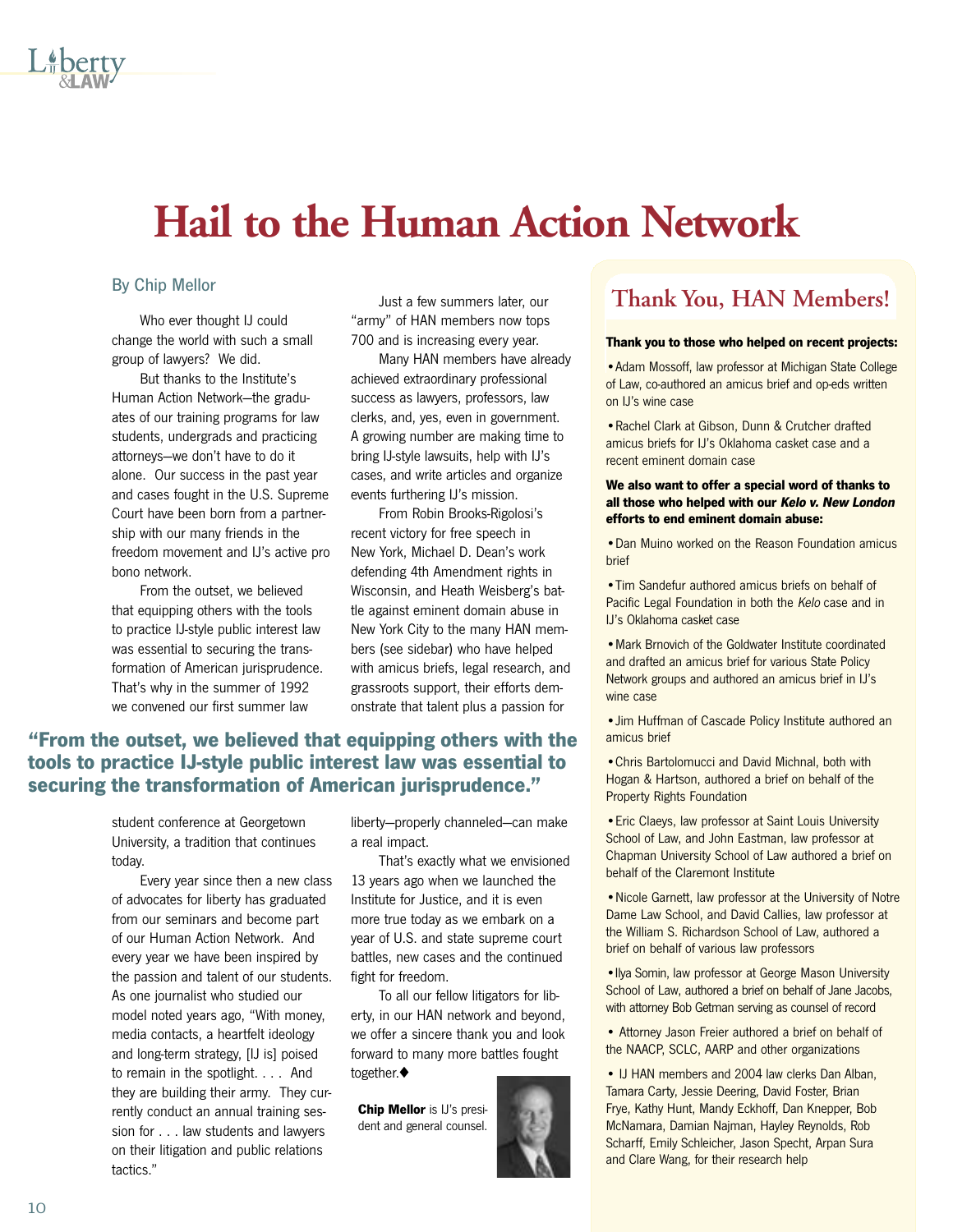#### Volume 14 Issue 1

#### **About the publication**

*Liberty & Law* is published bimonthly by the Institute for Justice, which, through strategic litigation, training, communication and outreach, advances a rule of law under which individuals can control their own destinies as free and responsible members of society. It litigates to secure economic liberty, school choice, private property rights, freedom of speech and other vital individual liberties, and to restore constitutional limits on the power of government. In addition, it trains law students, lawyers and policy activists in the tactics of public interest litigation to advance individual rights.

Through these activities, it challenges the ideology of the welfare state and illustrates and extends the benefits of freedom to those whose full enjoyment of liberty is denied by government.

Editor: John E. Kramer Layout & Design: Don Wilson

#### How to Reach us:

Institute for Justice 1717 Pennsylvania Avenue, N.W. Suite 200 Washington, D.C. 20006

General Information . . . . . (202) 955-1300 Fax: . . . . . . . . . . . . . . . . . . (202) 955-1329

#### Extensions:

| Donations         233 |  |  |  |  |  |  |  |  |
|-----------------------|--|--|--|--|--|--|--|--|
|                       |  |  |  |  |  |  |  |  |
| Potential Cases290    |  |  |  |  |  |  |  |  |

#### **Website: www.ij.org E-mail: general@ij.org**

# **Freedom's New Face On the Web**



 After nearly a year of careful planning, writing and redesigning, the Institute for Justice has completely revamped its homepage, **www.ij.org**.

 Visitors to the site will find even more content than ever before right up front on the homepage. Those seeking information about specific cases will find it on case pages, which include detailed timelines for each case, backgrounders, press releases, client photos and more. The entire site is designed in the most intuitive way possible, giving visitors easy access to the information they seek.

 "We emphasized ease of navigability and a one-stop-shopping approach to the layout so people can find what they're looking for without having to hunt for it," said Institute for Justice Production & Design Director Don Wilson, who oversaw the redesign. "We also added links on our homepage to some of the latest news stories written about IJ so visitors can see the impact we're having in the court of public opinion. This will give daily visitors something new to read each time they return."

 Peppered throughout the site are quotes from Milton Friedman, George F. Will, *The Wall Street Journal* and others praising the Institute for Justice and its work.

Visit **www.ij.org** today and send a link to a friend!◆